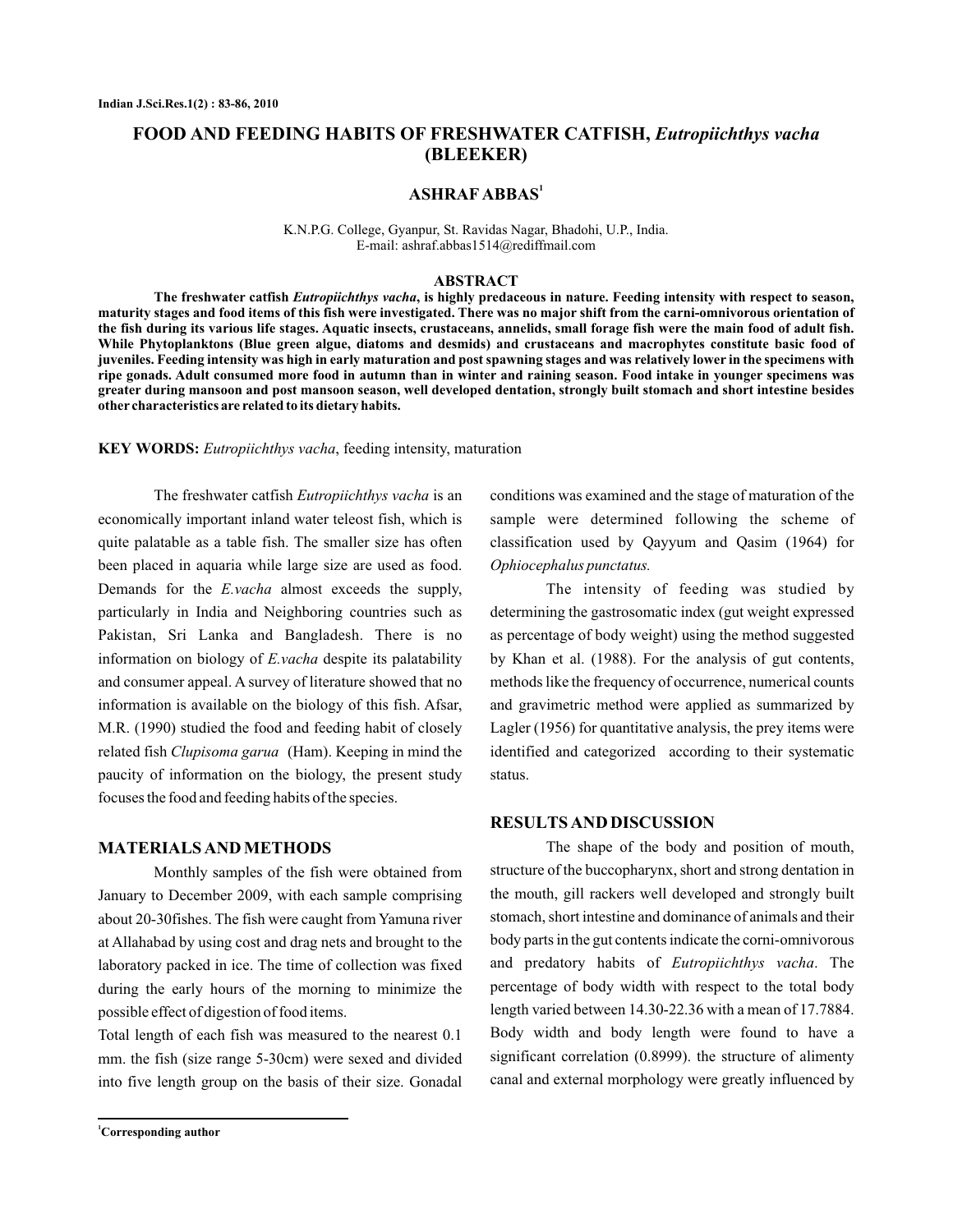ecology of the food and feeding regimes.

The organs concerned with feeding and digestion are modified according to its feeding behavior. The mouth is subterminal and slightly over hang by the snout. The gap of the mouth is 19% of the length of the head. Mouth opening is wide and is surrounded by four pairs of barbells that help in seeking out food according to its selectivity. Teeth are present in jaws, mouth and pharynx. Teeth on the jaws are small numerous and villiforms which are backwardly directed, numerous small pointed vomerine teeth are continuous to those of the palatine on the roof of the oral cavity and are in the form of semilunar band.Apair of upper and lower pharyngeal teeth occurs as pads near to the gill arches. The nature of the dentation suggest that the teeth are meant for grasping puncturing and holding the prey. Gill rackers are few widely spaced, elongated blunt at the end point. Small prey organisms are prevented from escaping through the opercular opening by these elongated filamentous rackers, which act as traps. Buccopharyngeal cavity in *E.vacha is* enlarged which can be occupied by comparatively large prey. Two pairs of oval patches of superior and inferior pharyngeal teeth directed towards gullet, help in pushing of the prey into the stomach. The mouth gap and buccopharyngeal cavity are wide enough to support intake of small to medium sized forage items. The oesophagus is long tubular and broad anteriorly and narrow posteriorly. The stomach is thick walled, sac shaped and has huge dispensability nearly two or three times the normal size. The internal musculature is hard but not wavy. The thick muscular wall allows the stomach to perform its mechanical function of macerating the food in addition to working as a significant site for digestion. Stomach opens into straight and thick walled intestine comprising of duodenum and ileum.

## **Relative Gut index (RGI)**

The values of relative gut indices of different age group of *E. vacha* are given in Fig. 1. The gut length/Total body length ratio is 1:1.8 to 1:2.12 in young individuals while the same ratio varied from 1:0.88 to 1: .03 in adult. High value of RGI in younger size group and low value in adult specimens indicated their herbi-omnivorus and carniomnivorous nature respectively. So growth involves a slight changes over in dietary habits from juvenile to adult stages. The relationship between gut length and body length can be expressed by the equation:

Log gut length  $= -0.4255 + 2.0328$  Log body length (cm) There exist a significant correlation between gut length and total body length (' $r' = 0.889$ ,  $P < 0.01$ )

# **Feeding intensity in relation to season and maturity stages**

The gastrosomatic index of both size of different age group of E. vacha for different months is observed. The larger individuals in size range 26-30 cm consumed more food during summer (April to June) than during rainy season and winter. The younger specimens including both size range 5-10cm 11-15cm were found to be feeding heavily during post monsoon particularly in the month of October and Autumn period. The GSI varied slightly with seasons that indicate that the fish does not feed at the same rate. High rate of feeding intensity during premansoon month (April to May) may be due to extra energy requirement for building up of gonads.

The values of feeding intensity of male and female of E.vacha at different stages of maturity are given in table-1. An increase in feeding intensity was observed during the maturation and ripening stage (stage 11 and 111), comparatively reduced in ripe stage (iv). Maximum number of empty gut was encountered in ripe and spent individuals (stage iv and v) in males, but it was only found during ripe stage in females. In the present study suggested that feeding was never discontinued and even during spawning. There was no cessation of feeding. Khan et al. (1988) and Serajuddin et al. (1988) also reported same type of feeding intensity in relation to the stage of maturity in *Mystus* numerous and Mastacembelus armatus respectively. The occurrence of low feeding in other fishes coincide with their peak breeding has been reported by several workers such as Jhingaran, (1961), Desai (1970), Bhatnagar and Karamchandani (1979), Fatima and Khan, 1991 and Serajuddin et al. (1988). The low feeding rate during the month October November and March May be due to some factor other than breeding, it may be due to non availability of food or due to abiotic factors such as temperature and turbidity contrary to this Afsar (1990) reported high feeding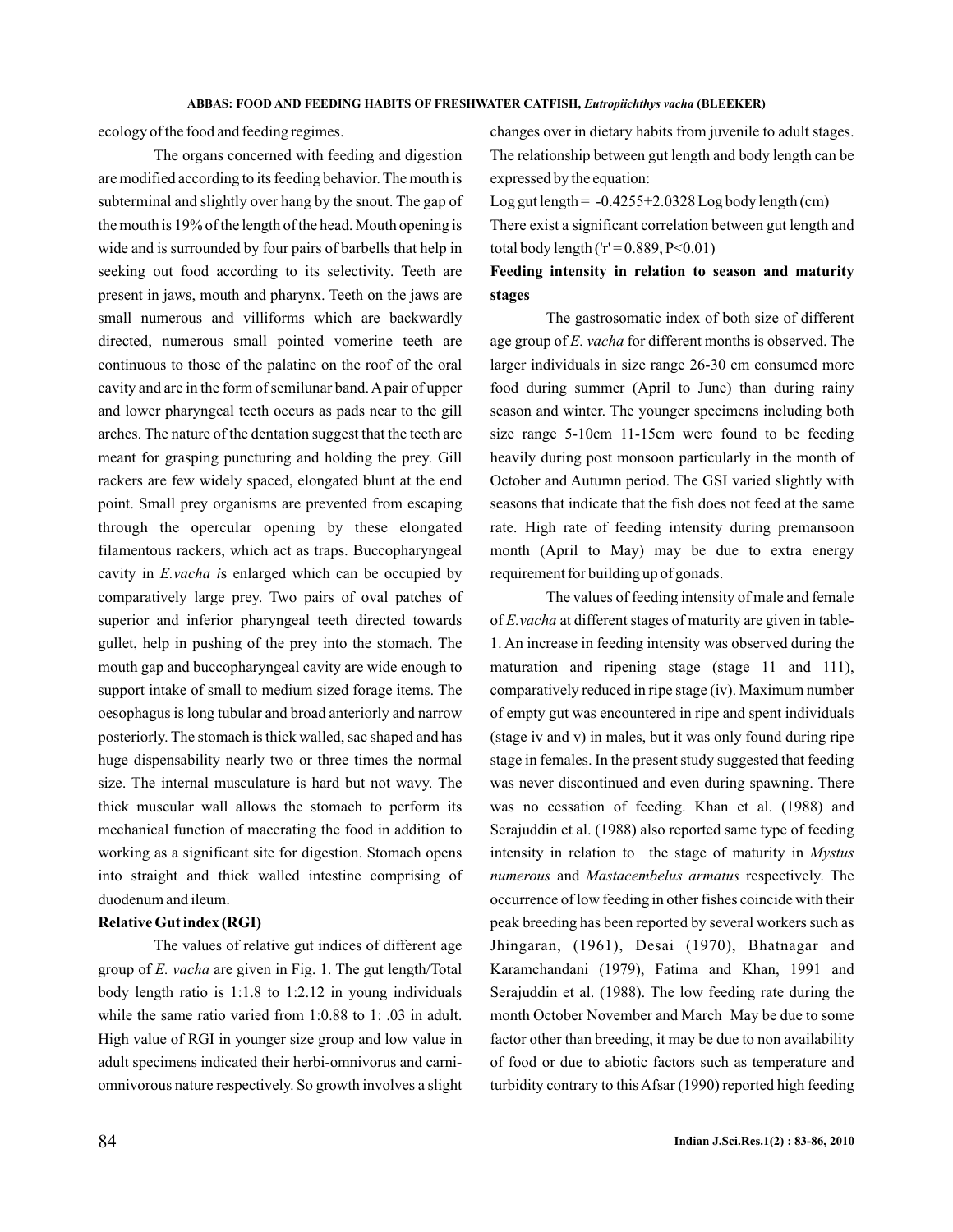intensity during September to October in the closely related fish *Clupisoma garua.*

The food items investigated in E. vacha are given in table 2 Adult E. vacha is found to be corni-omnivorous feeding predominantly on crustaceans (Prawn) and aquatic insects. The food categories of lesser importance of the group were molluscs barbels that appeared to have been accidently swallowed. In the case of catfish E.vacha the crustaceans and aquatic insects were basic food for the adults while phytoplanktons (Blue green algae, diatoms and desmids) crustaceans and macrophytes constitute basic food for juveniles. Teleostomi, zooplaktons and phytoplanktons could be considered as the secondary food for adults while macrophyts aquatic insects and zooplanktons together could be considered as secondary food for juveniles. Selective feeding behaviour of this fish cannot be ruled out. Therefore E. vacha may be reffered as corni-omnivorous fish prefer large size food items.

## **ACKNOWLEDGMENTS**

The author thanks Dr. M. Serajuddin, Reader, Department of Zoology, Lucknow University, Lucknow for his valuable suggestion, excellent guidance, sincere cooperation and constant encouragement throughout the period of this work. And the author also thankful Dr. Irfan Ahmad Khan, Head, Department of Zoology, Dr.A.H. Rizvi Degree College Karari Kaushambi for reviewing the paper.



Figure 1: Relative Gut index of E. vacha of different sizes

|                          | <b>Males</b>                                    |                                                        |                                                                | <b>Females</b>                                                     |                                                 |                                                                    |
|--------------------------|-------------------------------------------------|--------------------------------------------------------|----------------------------------------------------------------|--------------------------------------------------------------------|-------------------------------------------------|--------------------------------------------------------------------|
| <b>Maturity</b><br>stage | <b>Empty</b><br>guts<br>$(% \mathbf{A})$ (%age) | <b>Medium</b><br><b>Fullness</b><br>guts<br>$(\%$ age) | <b>Full guts</b><br>$(% \mathbf{A}\otimes \mathbf{A})$ (% age) | <b>Empty</b><br>guts<br>$(% \mathbf{A}\otimes \mathbf{A})$ (% age) | <b>Medium</b><br>fullness<br>guts<br>$(\%$ age) | <b>Full guts</b><br>$(% \mathbf{A}\rightarrow \mathbf{A})$ (% age) |
| $\mathbf{I}$             | 19                                              | 41                                                     | 43                                                             | 21                                                                 | 41                                              | 40                                                                 |
| $_{\rm II}$              | 18                                              | 34                                                     | 48                                                             | 15                                                                 | 35                                              | 51                                                                 |
| Ш                        | 17                                              | 35                                                     | 51                                                             | 11                                                                 | 41                                              | 51                                                                 |
| IV                       | 21                                              | 41                                                     | 40                                                             | 30                                                                 | 36                                              | 36                                                                 |
| V                        | 21                                              | 41                                                     | 31                                                             | 21                                                                 | 40                                              | 40                                                                 |